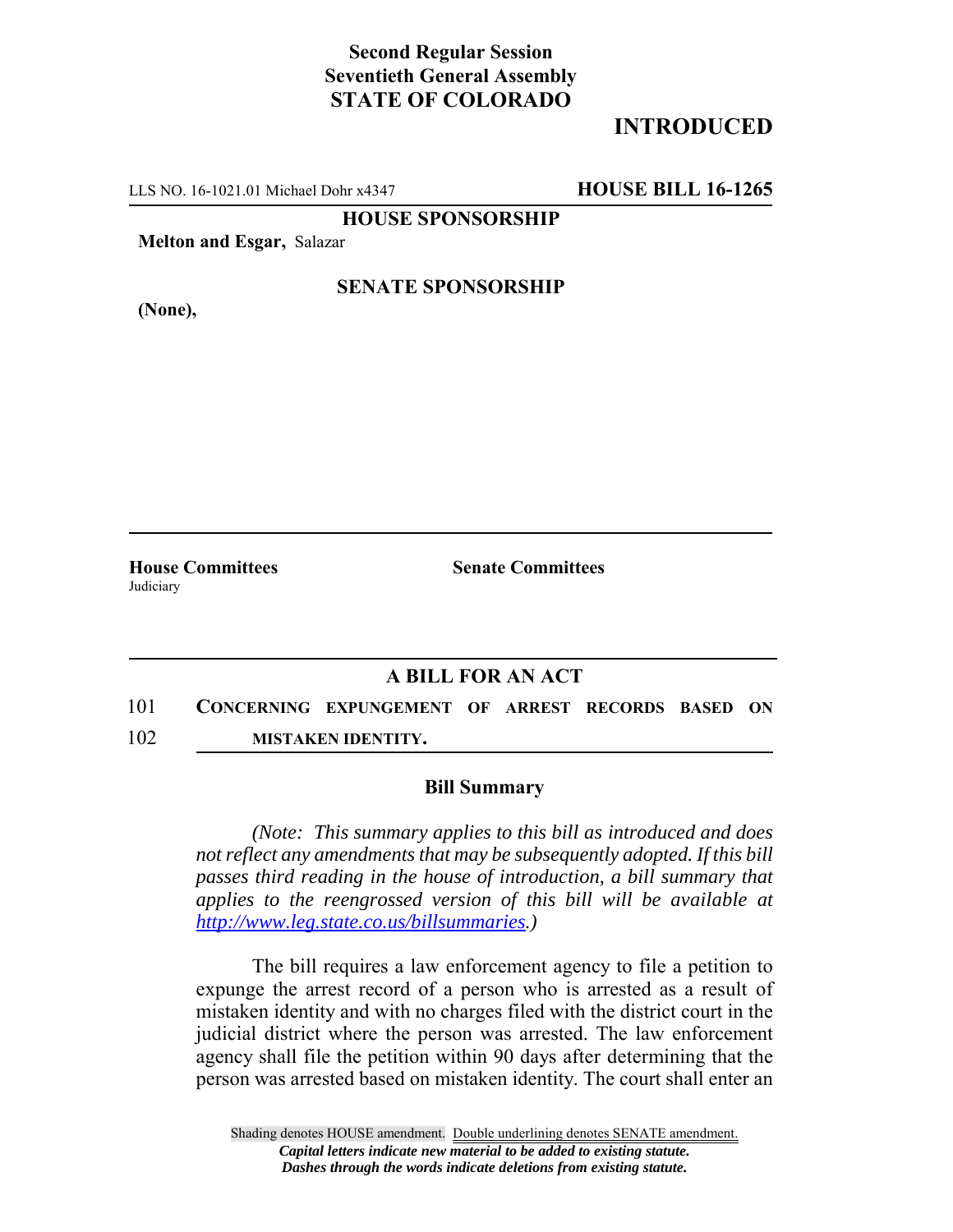order of expungement within 90 days after receiving the petition. The bill prohibits employers, educational institutions, state and local government agencies, officials, and employees from, in any application or interview or in any other way, requiring an applicant to disclose information contained in expunged records.

 *Be it enacted by the General Assembly of the State of Colorado:* **SECTION 1.** In Colorado Revised Statutes, **add** 24-72-701.5 as follows: **24-72-701.5. Expungement of arrest record in case of mistaken identity - definitions.** (1) (a) NOTWITHSTANDING ANY OTHER PROVISION OF LAW, A COURT SHALL EXPUNGE THE ARREST AND CRIMINAL RECORDS INFORMATION OF A PERSON WHO WAS ARRESTED AS A RESULT OF MISTAKEN IDENTITY AND WHO DID NOT HAVE CHARGES FILED AGAINST HIM OR HER. (b) NO LATER THAN NINETY DAYS AFTER AN INVESTIGATION BY A LAW ENFORCEMENT AGENCY FINDS THAT A PERSON WAS ARRESTED AS A RESULT OF MISTAKEN IDENTITY AND NO CHARGES WERE FILED, THE LAW ENFORCEMENT AGENCY THAT MADE THE ARREST SHALL PETITION THE DISTRICT COURT IN THE JUDICIAL DISTRICT WHERE THE PERSON WAS ARRESTED FOR AN EXPUNGEMENT ORDER FOR THE ARREST AND CRIMINAL RECORDS INFORMATION MADE AS A RESULT OF THE MISTAKEN IDENTITY, 17 AT NO COST TO THE PERSON ARRESTED. (c) NO LATER THAN NINETY DAYS AFTER RECEIVING THE PETITION, THE COURT SHALL ORDER THE EXPUNGEMENT OF THE ARREST AND CRIMINAL RECORDS INFORMATION AND ALL OTHER ADMINISTRATIVE RECORDS OF THE LAW ENFORCEMENT AGENCY RELATING TO THE PERSON'S 22 ARREST AS A RESULT OF MISTAKEN IDENTITY.

(2) ANY ORDER ENTERED PURSUANT TO PARAGRAPH (c) OF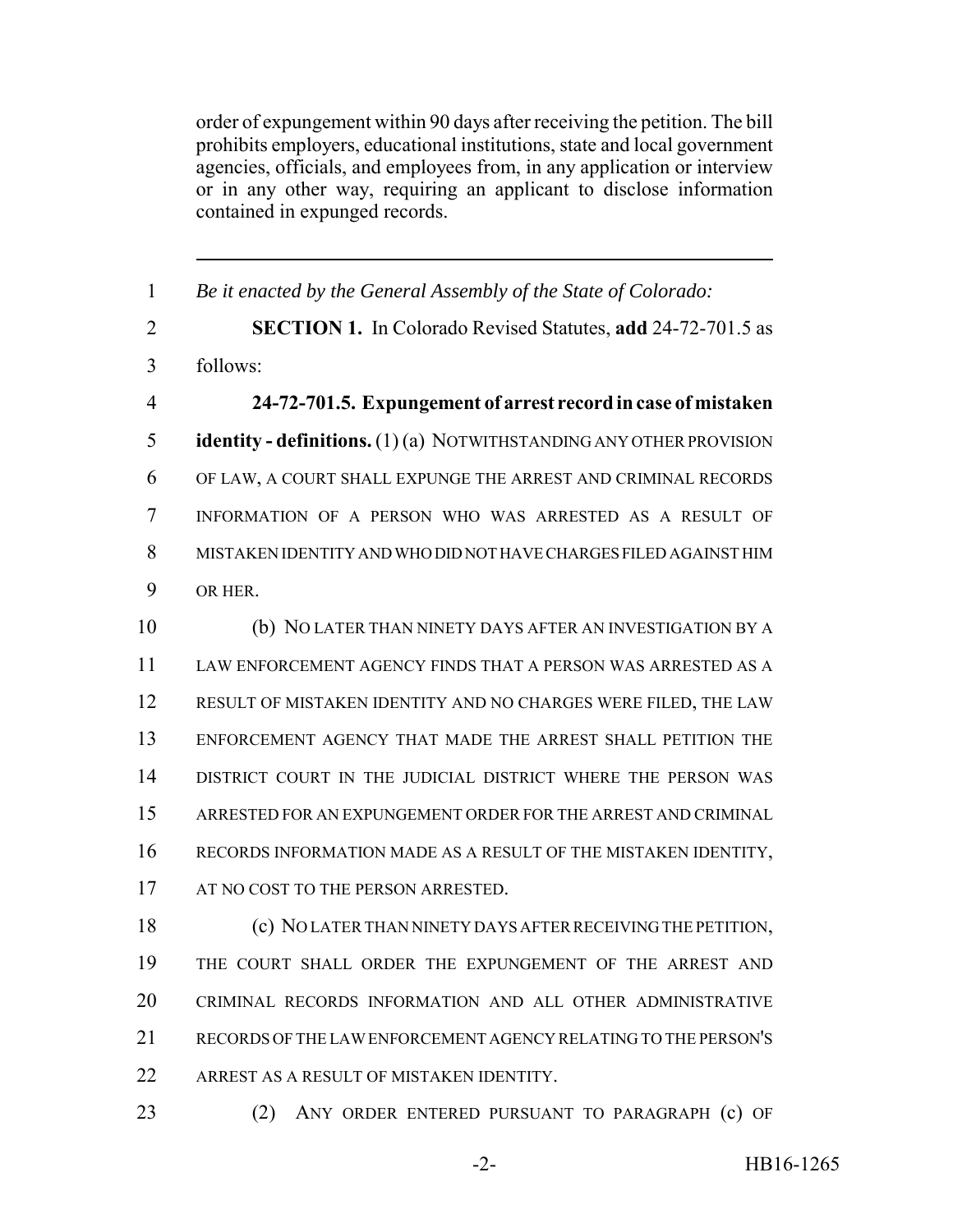SUBSECTION (1) OF THIS SECTION MUST BE DIRECTED TO EVERY CUSTODIAN WHO MAY HAVE CUSTODY OF ANY PART OF THE ARREST AND CRIMINAL RECORDS INFORMATION THAT IS THE SUBJECT OF THE ORDER. WHEN A COURT ENTERS AN ORDER EXPUNGING CRIMINAL RECORDS PURSUANT TO PARAGRAPH (c) OF SUBSECTION (1) OF THIS SECTION, THE PETITIONER SHALL PROVIDE THE COLORADO BUREAU OF INVESTIGATION AND EVERY CUSTODIAN OF SUCH RECORDS WITH A COPY OF THE ORDER. THE PETITIONER SHALL PROVIDE A PRIVATE CUSTODIAN WITH A COPY OF THE ORDER AND SEND THE PRIVATE CUSTODIAN AN ELECTRONIC NOTIFICATION OF THE ORDER. EACH PRIVATE CUSTODIAN THAT RECEIVES A COPY OF THE ORDER FROM THE PETITIONER SHALL REMOVE THE RECORDS 12 THAT ARE SUBJECT TO THE ORDER FROM ITS DATABASE. THEREAFTER, THE COURT MAY ISSUE AN ORDER SEALING THE CIVIL CASE IN WHICH THE RECORDS WERE SEALED.

 (3) UPON THE ENTRY OF AN ORDER TO EXPUNGE THE RECORDS, THE PETITIONER AND ALL CRIMINAL JUSTICE AGENCIES MAY PROPERLY REPLY, UPON ANY INQUIRY INTO THE MATTER, THAT NO SUCH RECORDS EXIST WITH RESPECT TO THE PERSON.

 (4) EMPLOYERS, EDUCATIONAL INSTITUTIONS, STATE AND LOCAL GOVERNMENT AGENCIES, OFFICIALS, AND EMPLOYEES SHALL NOT, IN ANY APPLICATION OR INTERVIEW OR IN ANY OTHER WAY, REQUIRE AN APPLICANT TO DISCLOSE ANY INFORMATION CONTAINED IN EXPUNGED RECORDS. AN APPLICANT NEED NOT, IN ANSWER TO ANY QUESTION CONCERNING ARREST AND CRIMINAL RECORDS INFORMATION THAT HAS BEEN EXPUNGED, INCLUDE A REFERENCE TO OR INFORMATION CONCERNING THE EXPUNGED INFORMATION AND MAY STATE THAT NO SUCH ACTION HAS EVER OCCURRED. SUCH AN APPLICATION MAY NOT BE